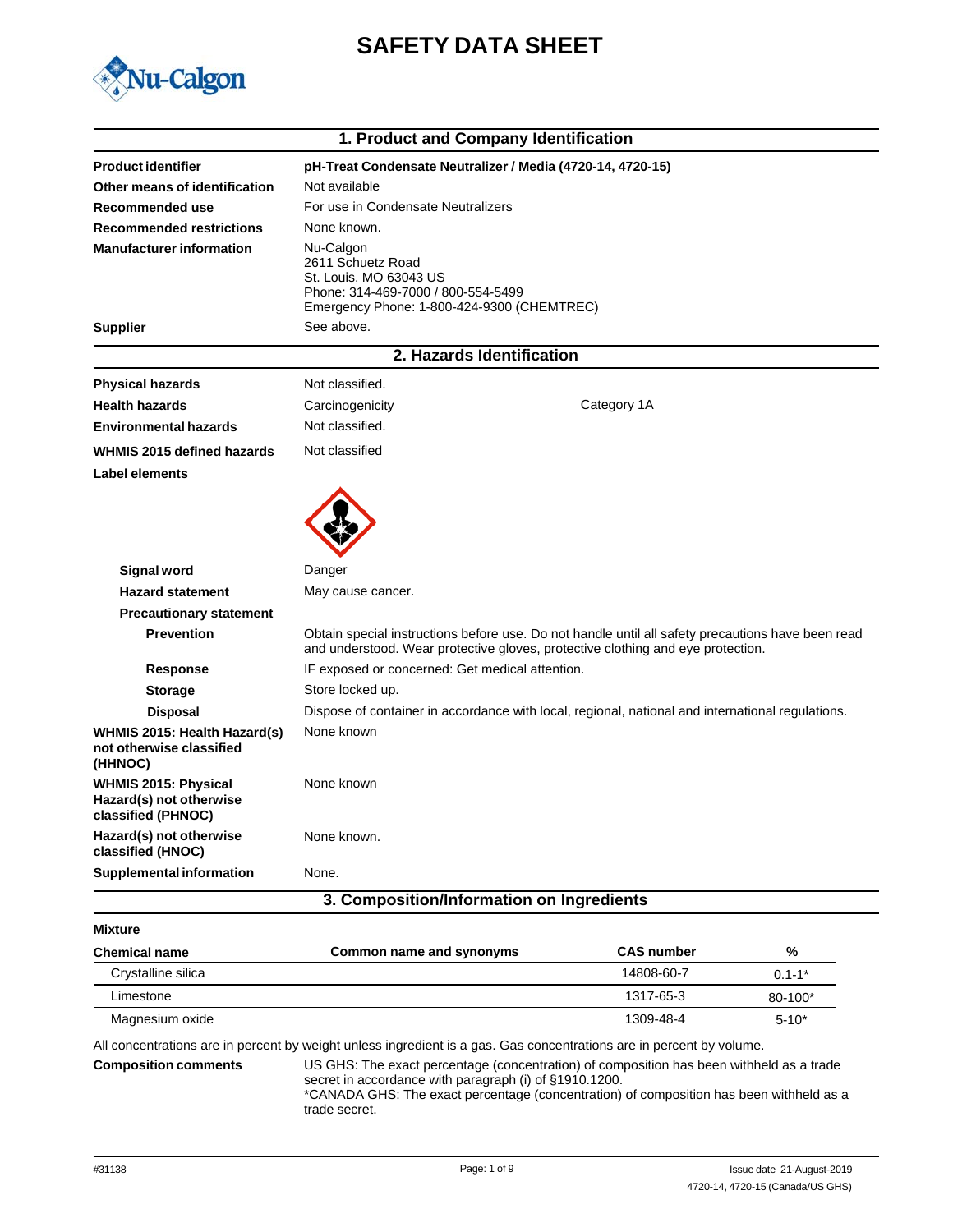|                                                                              | <b>4. First Aid Measures</b>                                                                                                                                                                                                                                                                                                                                                                                                                                                                                                                                                          |
|------------------------------------------------------------------------------|---------------------------------------------------------------------------------------------------------------------------------------------------------------------------------------------------------------------------------------------------------------------------------------------------------------------------------------------------------------------------------------------------------------------------------------------------------------------------------------------------------------------------------------------------------------------------------------|
| Inhalation                                                                   | If symptoms develop move victim to fresh air. If symptoms persist, obtain medical attention.                                                                                                                                                                                                                                                                                                                                                                                                                                                                                          |
| <b>Skin contact</b>                                                          | Flush with cool water. Wash with soap and water. Obtain medical attention if irritation persists.                                                                                                                                                                                                                                                                                                                                                                                                                                                                                     |
| Eye contact                                                                  | Flush with cool water. Remove contact lenses, if applicable, and continue flushing. Obtain medical<br>attention if irritation persists.                                                                                                                                                                                                                                                                                                                                                                                                                                               |
| Ingestion                                                                    | Rinse mouth. Do not induce vomiting. If vomiting occurs naturally, have victim lean forward to<br>reduce risk of aspiration. Never give anything by mouth if victim is unconscious or is convulsing.<br>Obtain medical attention.                                                                                                                                                                                                                                                                                                                                                     |
| <b>Most important</b><br>symptoms/effects, acute and<br>delayed              | Coughing.                                                                                                                                                                                                                                                                                                                                                                                                                                                                                                                                                                             |
| Indication of immediate<br>medical attention and special<br>treatment needed | Provide general supportive measures and treat symptomatically. Keep victim under observation.<br>Symptoms may be delayed.                                                                                                                                                                                                                                                                                                                                                                                                                                                             |
| <b>General information</b>                                                   | IF exposed or concerned: Get medical advice. If you feel unwell, seek medical advice (show the<br>label where possible). Ensure that medical personnel are aware of the material(s) involved and<br>take precautions to protect themselves. Show this safety data sheet to the doctor in attendance.<br>Avoid contact with eyes and skin. Keep out of reach of children.                                                                                                                                                                                                              |
|                                                                              | 5. Fire Fighting Measures                                                                                                                                                                                                                                                                                                                                                                                                                                                                                                                                                             |
| Suitable extinguishing media                                                 | Carbon dioxide. Dry chemical powder. Water fog. Foam.                                                                                                                                                                                                                                                                                                                                                                                                                                                                                                                                 |
| Unsuitable extinguishing<br>media                                            | Do not use water jet as an extinguisher, as this will spread the fire.                                                                                                                                                                                                                                                                                                                                                                                                                                                                                                                |
| Specific hazards arising from<br>the chemical                                | During fire, gases hazardous to health may be formed.                                                                                                                                                                                                                                                                                                                                                                                                                                                                                                                                 |
| Special protective equipment<br>and precautions for firefighters             | Self-contained breathing apparatus and full protective clothing must be worn in case of fire.                                                                                                                                                                                                                                                                                                                                                                                                                                                                                         |
| <b>Fire-fighting</b><br>equipment/instructions                               | Use water spray to cool unopened containers.                                                                                                                                                                                                                                                                                                                                                                                                                                                                                                                                          |
| <b>Specific methods</b>                                                      | Use standard firefighting procedures and consider the hazards of other involved materials.                                                                                                                                                                                                                                                                                                                                                                                                                                                                                            |
| <b>General fire hazards</b>                                                  | No unusual fire or explosion hazards noted.                                                                                                                                                                                                                                                                                                                                                                                                                                                                                                                                           |
| <b>Hazardous combustion</b><br>products                                      | May include and are not limited to: Oxides of magnesium. Oxides of carbon.                                                                                                                                                                                                                                                                                                                                                                                                                                                                                                            |
|                                                                              | <b>6. Accidental Release Measures</b>                                                                                                                                                                                                                                                                                                                                                                                                                                                                                                                                                 |
| Personal precautions,<br>protective equipment and<br>emergency procedures    | Keep unnecessary personnel away. Keep people away from and upwind of spill/leak. Wear<br>appropriate protective equipment and clothing during clean-up. Ensure adequate ventilation. Local<br>authorities should be advised if significant spillages cannot be contained. For personal protection,<br>see section 8 of the SDS.                                                                                                                                                                                                                                                       |
| <b>Methods and materials for</b><br>containment and cleaning up              | Stop the flow of material, if this is without risk. Following product recovery, flush area with water.<br>For waste disposal, see section 13 of the SDS.                                                                                                                                                                                                                                                                                                                                                                                                                              |
| <b>Environmental precautions</b>                                             | Avoid discharge into drains, water courses or onto the ground. Do not discharge into lakes,<br>streams, ponds or public waters.                                                                                                                                                                                                                                                                                                                                                                                                                                                       |
|                                                                              | 7. Handling and Storage                                                                                                                                                                                                                                                                                                                                                                                                                                                                                                                                                               |
| Precautions for safe handling                                                | Obtain special instructions before use. Do not handle until all safety precautions have been read<br>and understood. Avoid contact with eyes, skin and clothing. Keep formation of airborne dusts to a<br>minimum. Provide appropriate exhaust ventilation at places where dust is formed. Do not breathe<br>dust. Avoid prolonged exposure. Wear appropriate personal protective equipment. Should be<br>handled in closed systems, if possible. Wash thoroughly after handling. Use good industrial<br>hygiene practices in handling this material. When using do not eat or drink. |
| Conditions for safe storage,<br>including any incompatibilities              | Store locked up. Store in original tightly closed container. Store away from incompatible materials<br>(see Section 10 of the SDS). Keep out of reach of children.                                                                                                                                                                                                                                                                                                                                                                                                                    |
|                                                                              | 8. Exposure Controls/Personal Protection                                                                                                                                                                                                                                                                                                                                                                                                                                                                                                                                              |
|                                                                              |                                                                                                                                                                                                                                                                                                                                                                                                                                                                                                                                                                                       |

### **Occupational exposure limits**

| Canada. Alberta OELs (Occupational Health & Safety Code, Schedule 1, Table 2) |      |                        |                       |  |
|-------------------------------------------------------------------------------|------|------------------------|-----------------------|--|
| <b>Components</b>                                                             | Tvpe | Value                  | Form                  |  |
| Crystalline silica (CAS<br>14808-60-7)                                        | TWA  | $0.025 \text{ mg/m}$ 3 | Respirable particles. |  |
| Limestone (CAS 1317-65-3)                                                     | TWA  | $10 \text{ mg/m}$      |                       |  |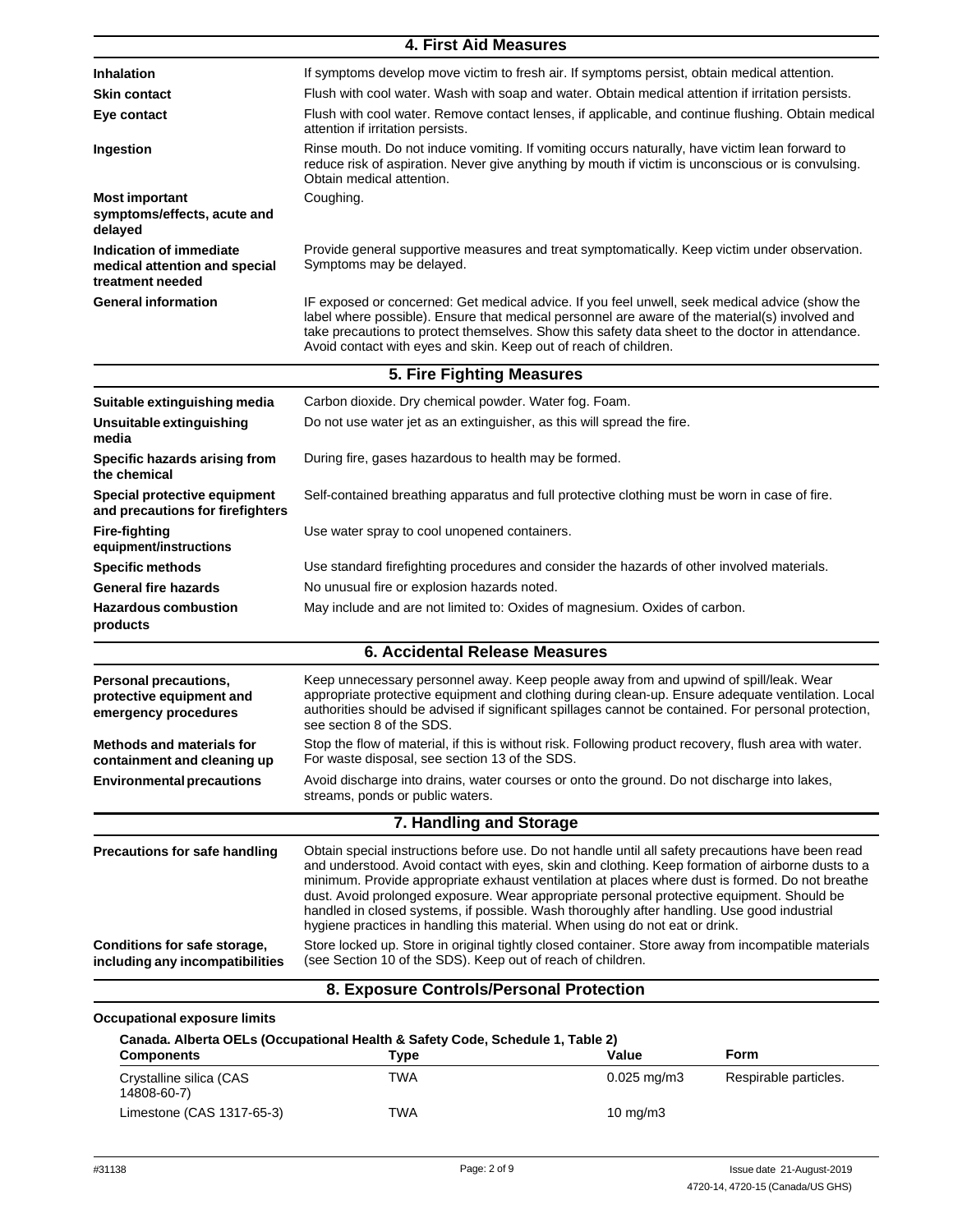| <b>Components</b>                                                 | Canada. Alberta OELs (Occupational Health & Safety Code, Schedule 1, Table 2)<br><b>Type</b>                        | Value             | Form                                |
|-------------------------------------------------------------------|---------------------------------------------------------------------------------------------------------------------|-------------------|-------------------------------------|
| Magnesium oxide (CAS<br>1309-48-4)                                | <b>TWA</b>                                                                                                          | $10 \text{ mg/m}$ | Fume.                               |
| Safety Regulation 296/97, as amended)                             | Canada. British Columbia OELs. (Occupational Exposure Limits for Chemical Substances, Occupational Health and       |                   |                                     |
| <b>Components</b>                                                 | <b>Type</b>                                                                                                         | Value             | <b>Form</b>                         |
| Crystalline silica (CAS<br>14808-60-7)                            | <b>TWA</b>                                                                                                          | $0.025$ mg/m $3$  | Respirable fraction.                |
| Limestone (CAS 1317-65-3)                                         | STEL                                                                                                                | 20 mg/m3          | Total dust.                         |
|                                                                   | <b>TWA</b>                                                                                                          | $3$ mg/m $3$      | Respirable fraction.                |
|                                                                   |                                                                                                                     | 10 mg/m3          | Total dust.                         |
| Magnesium oxide (CAS<br>1309-48-4)                                | <b>STEL</b>                                                                                                         | $10$ mg/m $3$     | Respirable dust and/or<br>fume.     |
|                                                                   | <b>TWA</b>                                                                                                          | $3$ mg/m $3$      | Respirable dust and/or<br>fume.     |
|                                                                   |                                                                                                                     | $10 \text{ mg/m}$ | Inhalable fume.                     |
|                                                                   | Canada. Manitoba OELs (Reg. 217/2006, The Workplace Safety And Health Act)                                          |                   |                                     |
| <b>Components</b>                                                 | <b>Type</b>                                                                                                         | Value             | <b>Form</b>                         |
| Crystalline silica (CAS<br>14808-60-7)                            | TWA                                                                                                                 | $0.025$ mg/m3     | Respirable fraction.                |
| Magnesium oxide (CAS<br>1309-48-4)                                | <b>TWA</b>                                                                                                          | $10$ mg/m $3$     | Inhalable fraction.                 |
|                                                                   | Canada. Ontario OELs. (Control of Exposure to Biological or Chemical Agents)                                        |                   |                                     |
| <b>Components</b>                                                 | <b>Type</b>                                                                                                         | Value             | <b>Form</b>                         |
| Crystalline silica (CAS<br>14808-60-7)                            | TWA                                                                                                                 | $0.1$ mg/m $3$    | Respirable fraction.                |
| Magnesium oxide (CAS<br>1309-48-4)                                | <b>TWA</b>                                                                                                          | 10 mg/m3          | Inhalable fraction.                 |
| <b>Components</b>                                                 | Canada. Quebec OELs. (Ministry of Labor - Regulation Respecting the Quality of the Work Environment)<br><b>Type</b> | Value             | <b>Form</b>                         |
| Crystalline silica (CAS<br>14808-60-7)                            | TWA                                                                                                                 | $0.1$ mg/m $3$    | Respirable dust.                    |
| Limestone (CAS 1317-65-3)                                         | TWA                                                                                                                 | 10 mg/m3          | Total dust.                         |
| Magnesium oxide (CAS<br>1309-48-4)                                | <b>TWA</b>                                                                                                          | $10$ mg/m $3$     | Fume.                               |
| US. OSHA Table Z-1 Limits for Air Contaminants (29 CFR 1910.1000) |                                                                                                                     |                   |                                     |
| <b>Components</b>                                                 | <b>Type</b>                                                                                                         | Value             | Form                                |
| Crystalline silica (CAS<br>14808-60-7)                            | <b>PEL</b>                                                                                                          | $0.05$ mg/m $3$   | Respirable dust.                    |
| Limestone (CAS 1317-65-3)                                         | <b>PEL</b>                                                                                                          | $5$ mg/m $3$      | Respirable fraction.<br>Total dust. |
| Magnesium oxide (CAS                                              | PEL                                                                                                                 | 15 mg/m3          |                                     |
| 1309-48-4)                                                        |                                                                                                                     | $15 \text{ mg/m}$ | Total particulate.                  |
| US. OSHA Table Z-3 (29 CFR 1910.1000)<br><b>Components</b>        | Type                                                                                                                | Value             | Form                                |
| Crystalline silica (CAS                                           | <b>TWA</b>                                                                                                          | $0.1$ mg/m $3$    | Respirable.                         |
| 14808-60-7)                                                       |                                                                                                                     | 2.4 mppcf         | Respirable.                         |
| Magnesium oxide (CAS                                              | <b>TWA</b>                                                                                                          | $5$ mg/m $3$      | Respirable fraction.                |
| 1309-48-4)                                                        |                                                                                                                     |                   |                                     |
|                                                                   |                                                                                                                     | 15 mg/m3          | Total dust.                         |
|                                                                   |                                                                                                                     | 50 mppcf          | Total dust.                         |
|                                                                   |                                                                                                                     | 15 mppcf          | Respirable fraction.                |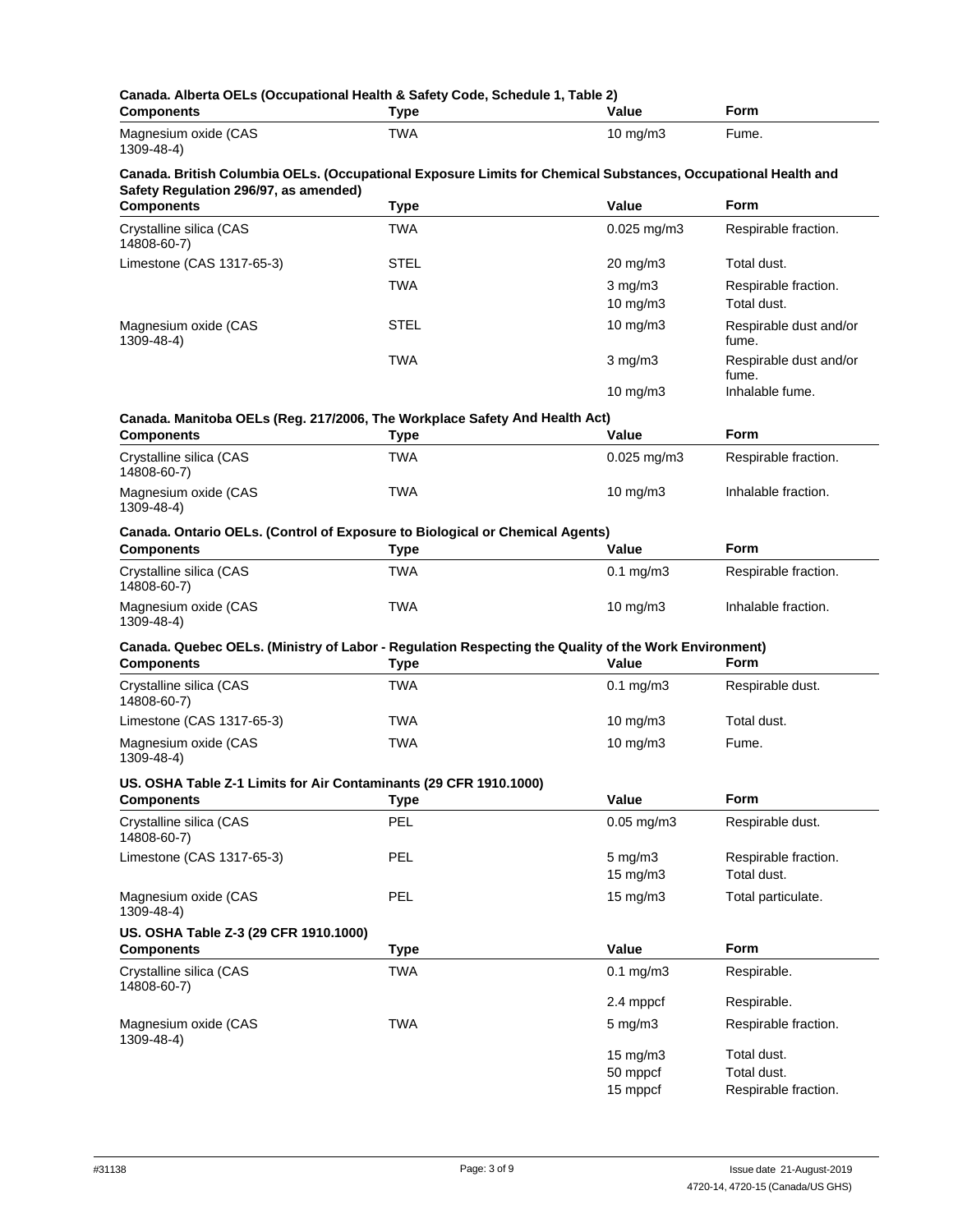| <b>US. ACGIH Threshold Limit Values</b>     |                                                                                                                                                                                                                                                                                                                                                                                                        |                                         |                      |
|---------------------------------------------|--------------------------------------------------------------------------------------------------------------------------------------------------------------------------------------------------------------------------------------------------------------------------------------------------------------------------------------------------------------------------------------------------------|-----------------------------------------|----------------------|
| <b>Components</b>                           | <b>Type</b>                                                                                                                                                                                                                                                                                                                                                                                            | Value                                   | <b>Form</b>          |
| Crystalline silica (CAS<br>14808-60-7)      | <b>TWA</b>                                                                                                                                                                                                                                                                                                                                                                                             | $0.025$ mg/m3                           | Respirable fraction. |
| Magnesium oxide (CAS<br>1309-48-4)          | <b>TWA</b>                                                                                                                                                                                                                                                                                                                                                                                             | 10 $mg/m3$                              | Inhalable fraction.  |
| US. NIOSH: Pocket Guide to Chemical Hazards |                                                                                                                                                                                                                                                                                                                                                                                                        |                                         |                      |
| <b>Components</b>                           | <b>Type</b>                                                                                                                                                                                                                                                                                                                                                                                            | Value                                   | <b>Form</b>          |
| Crystalline silica (CAS<br>14808-60-7)      | <b>TWA</b>                                                                                                                                                                                                                                                                                                                                                                                             | $0.05$ mg/m $3$                         | Respirable dust.     |
| Limestone (CAS 1317-65-3)                   | <b>TWA</b>                                                                                                                                                                                                                                                                                                                                                                                             | $5 \text{ mg/m}$ 3<br>$10 \text{ mg/m}$ | Respirable.<br>Total |
| <b>Biological limit values</b>              | No biological exposure limits noted for the ingredient(s).                                                                                                                                                                                                                                                                                                                                             |                                         |                      |
| <b>Exposure guidelines</b>                  | Occupational exposure to nuisance dust (total and respirable) and respirable crystalline silica<br>should be monitored and controlled.                                                                                                                                                                                                                                                                 |                                         |                      |
| Appropriate engineering<br>controls         | Good general ventilation (typically 10 air changes per hour) should be used. Ventilation rates<br>should be matched to conditions. If applicable, use process enclosures, local exhaust ventilation,<br>or other engineering controls to maintain airborne levels below recommended exposure limits. If<br>exposure limits have not been established, maintain airborne levels to an acceptable level. |                                         |                      |
|                                             | Individual protection measures, such as personal protective equipment                                                                                                                                                                                                                                                                                                                                  |                                         |                      |
| Eye/face protection                         | Wear safety glasses with side shields (or goggles).                                                                                                                                                                                                                                                                                                                                                    |                                         |                      |
| <b>Skin protection</b>                      |                                                                                                                                                                                                                                                                                                                                                                                                        |                                         |                      |
| <b>Hand protection</b>                      | Impervious gloves. Confirm with reputable supplier first.                                                                                                                                                                                                                                                                                                                                              |                                         |                      |
| Other                                       | Use of an impervious apron is recommended. As required by employer code.                                                                                                                                                                                                                                                                                                                               |                                         |                      |
| <b>Respiratory protection</b>               | Where exposure guideline levels may be exceeded, use an approved NIOSH respirator.<br>Respirator should be selected by and used under the direction of a trained health and safety<br>professional following requirements found in OSHA's respirator standard (29 CFR 1910.134),<br>CAN/CSA-Z94.4 and ANSI's standard for respiratory protection (Z88.2).                                              |                                         |                      |
| <b>Thermal hazards</b>                      | Not applicable.                                                                                                                                                                                                                                                                                                                                                                                        |                                         |                      |
| <b>General hygiene</b><br>considerations    | Always observe good personal hygiene measures, such as washing after handling the material<br>and before eating, drinking, and/or smoking. Routinely wash work clothing and protective<br>equipment to remove contaminants. When using do not eat or drink.                                                                                                                                            |                                         |                      |

| 9. Physical and Chemical Properties |  |  |  |  |  |
|-------------------------------------|--|--|--|--|--|
|-------------------------------------|--|--|--|--|--|

| Appearance                                        | Granular powder            |
|---------------------------------------------------|----------------------------|
| <b>Physical state</b>                             | Solid.                     |
| <b>Form</b>                                       | granular                   |
| Color                                             | Grey                       |
| Odor                                              | Odorless                   |
| <b>Odor threshold</b>                             | Not available.             |
| pH                                                | 8                          |
| Melting point/freezing point                      | Not available.             |
| Initial boiling point and boiling<br>range        | $>$ 4046 °F ( $>$ 2230 °C) |
| Pour point                                        | Not available.             |
| <b>Specific gravity</b>                           | Not available.             |
| <b>Partition coefficient</b><br>(n-octanol/water) | Not available.             |
| <b>Flash point</b>                                | None                       |
| <b>Evaporation rate</b>                           | Not available.             |
| Flammability (solid, gas)                         | Not available.             |
| Upper/lower flammability or explosive limits      |                            |
| <b>Flammability limit - lower</b><br>$(\%)$       | Not available.             |
| <b>Flammability limit - upper</b><br>$(\%)$       | Not available.             |
| Explosive limit - lower (%)                       | Not available.             |
| Explosive limit - upper (%)                       | Not available.             |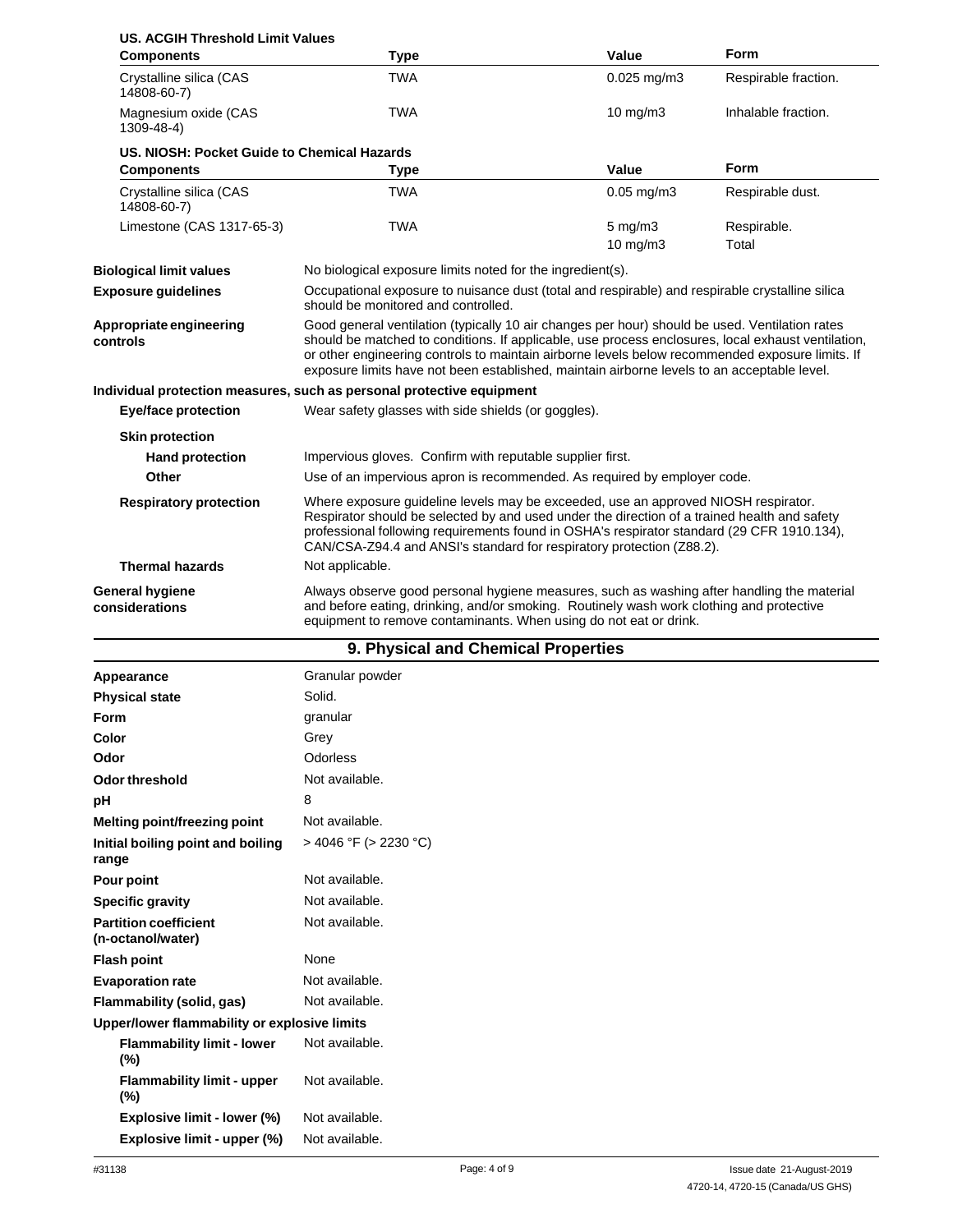| Vapor pressure                                                                     | Not available.                                                             |                          |
|------------------------------------------------------------------------------------|----------------------------------------------------------------------------|--------------------------|
| <b>Vapor density</b>                                                               | Not available.                                                             |                          |
| <b>Relative density</b>                                                            | Not available.                                                             |                          |
| Solubility(ies)                                                                    | Soluble                                                                    |                          |
| Auto-ignition temperature                                                          | Not available.                                                             |                          |
| <b>Decomposition temperature</b>                                                   | Not available.                                                             |                          |
| <b>Viscosity</b>                                                                   | Not applicable                                                             |                          |
| <b>Other information</b>                                                           |                                                                            |                          |
| <b>Density</b>                                                                     | $2.68$ g/cm <sup>3</sup>                                                   |                          |
| <b>Explosive properties</b>                                                        | Not explosive.                                                             |                          |
| <b>Oxidizing properties</b>                                                        | Not oxidizing.                                                             |                          |
|                                                                                    | 10. Stability and Reactivity                                               |                          |
| <b>Reactivity</b>                                                                  | This product may react with strong oxidizing agents.                       |                          |
| <b>Possibility of hazardous</b><br>reactions                                       | No dangerous reaction known under conditions of normal use.                |                          |
| <b>Chemical stability</b>                                                          | Material is stable under normal conditions.                                |                          |
| <b>Conditions to avoid</b>                                                         | Do not mix with other chemicals.                                           |                          |
| Incompatible materials                                                             | Acids. Phosphorus. Fluorine. Chlorine trifluoride. Oxygen difluoride.      |                          |
| <b>Hazardous decomposition</b><br>products                                         | May include and are not limited to: Oxides of carbon. Oxides of magnesium. |                          |
|                                                                                    | 11. Toxicological Information                                              |                          |
| <b>Routes of exposure</b>                                                          | Eye, Skin contact, Inhalation, Ingestion.                                  |                          |
| Information on likely routes of exposure                                           |                                                                            |                          |
| Ingestion                                                                          | May cause stomach distress, nausea or vomiting.                            |                          |
| <b>Inhalation</b>                                                                  | Prolonged inhalation may be harmful.                                       |                          |
| <b>Skin contact</b>                                                                | No adverse effects due to skin contact are expected.                       |                          |
| Eye contact                                                                        | Direct contact with eyes may cause temporary irritation.                   |                          |
| Symptoms related to the<br>physical, chemical and<br>toxicological characteristics | Coughing.                                                                  |                          |
| Information on toxicological effects                                               |                                                                            |                          |
| <b>Acute toxicity</b>                                                              |                                                                            |                          |
| <b>Components</b>                                                                  | <b>Species</b>                                                             | <b>Test Results</b>      |
| Crystalline silica (CAS 14808-60-7)                                                |                                                                            |                          |
| Acute                                                                              |                                                                            |                          |
| Dermal                                                                             |                                                                            |                          |
| LD50                                                                               | Not available                                                              |                          |
| Inhalation<br>LC50                                                                 | Not available                                                              |                          |
| Oral<br>LD50                                                                       | Rat                                                                        | 500 mg/kg, HSDB, IV only |
| Limestone (CAS 1317-65-3)                                                          |                                                                            |                          |
| <b>Acute</b>                                                                       |                                                                            |                          |
| Dermal                                                                             |                                                                            |                          |
| LD <sub>50</sub>                                                                   | Not available                                                              |                          |
| Inhalation<br><b>LC50</b>                                                          | Not available                                                              |                          |
| Oral<br>LD50                                                                       | Rat                                                                        | 6450 mg/kg, CCOHS, CSST  |
| Magnesium oxide (CAS 1309-48-4)                                                    |                                                                            |                          |
| <b>Acute</b>                                                                       |                                                                            |                          |
| Dermal                                                                             |                                                                            |                          |
| LD50                                                                               | Not available                                                              |                          |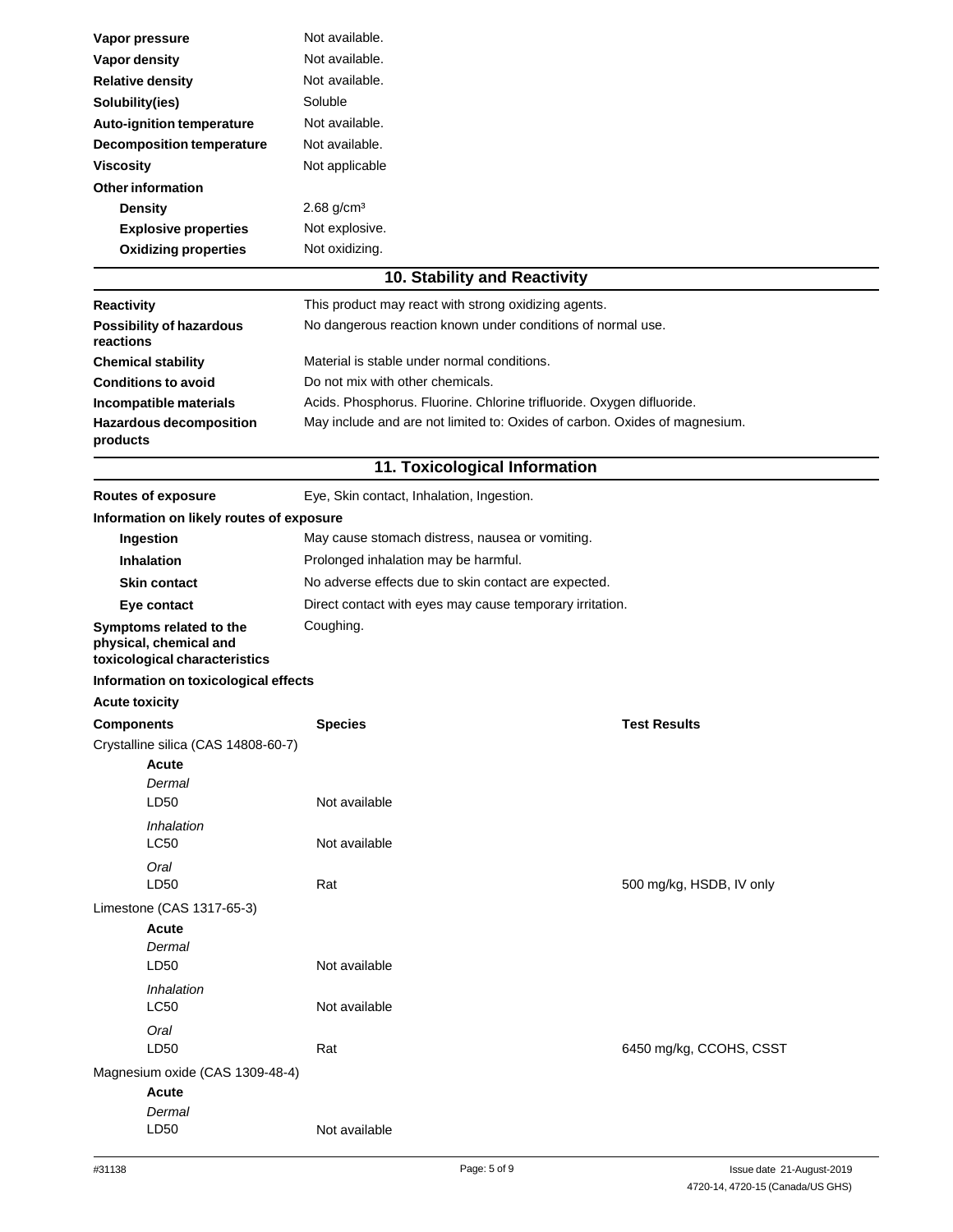| <b>Components</b>                                                                             | <b>Species</b>                                                           | <b>Test Results</b>                                                                                                                                                                                                                                                                                                                                                                                                                                                                                                                                                                                                                                                                                                                                                                                                                                                                                                                                                                                                                                                                                                                                                                                                                                                                                         |
|-----------------------------------------------------------------------------------------------|--------------------------------------------------------------------------|-------------------------------------------------------------------------------------------------------------------------------------------------------------------------------------------------------------------------------------------------------------------------------------------------------------------------------------------------------------------------------------------------------------------------------------------------------------------------------------------------------------------------------------------------------------------------------------------------------------------------------------------------------------------------------------------------------------------------------------------------------------------------------------------------------------------------------------------------------------------------------------------------------------------------------------------------------------------------------------------------------------------------------------------------------------------------------------------------------------------------------------------------------------------------------------------------------------------------------------------------------------------------------------------------------------|
| Inhalation                                                                                    |                                                                          |                                                                                                                                                                                                                                                                                                                                                                                                                                                                                                                                                                                                                                                                                                                                                                                                                                                                                                                                                                                                                                                                                                                                                                                                                                                                                                             |
| <b>LC50</b>                                                                                   | Not available                                                            |                                                                                                                                                                                                                                                                                                                                                                                                                                                                                                                                                                                                                                                                                                                                                                                                                                                                                                                                                                                                                                                                                                                                                                                                                                                                                                             |
| Oral                                                                                          |                                                                          |                                                                                                                                                                                                                                                                                                                                                                                                                                                                                                                                                                                                                                                                                                                                                                                                                                                                                                                                                                                                                                                                                                                                                                                                                                                                                                             |
| LD50                                                                                          | Rat                                                                      | 3990 mg/kg, Canada Colors                                                                                                                                                                                                                                                                                                                                                                                                                                                                                                                                                                                                                                                                                                                                                                                                                                                                                                                                                                                                                                                                                                                                                                                                                                                                                   |
| Skin corrosion/irritation                                                                     | Prolonged skin contact may cause temporary irritation.                   |                                                                                                                                                                                                                                                                                                                                                                                                                                                                                                                                                                                                                                                                                                                                                                                                                                                                                                                                                                                                                                                                                                                                                                                                                                                                                                             |
| <b>Exposure minutes</b>                                                                       | Not available.                                                           |                                                                                                                                                                                                                                                                                                                                                                                                                                                                                                                                                                                                                                                                                                                                                                                                                                                                                                                                                                                                                                                                                                                                                                                                                                                                                                             |
| Erythema value                                                                                | Not available.                                                           |                                                                                                                                                                                                                                                                                                                                                                                                                                                                                                                                                                                                                                                                                                                                                                                                                                                                                                                                                                                                                                                                                                                                                                                                                                                                                                             |
| Oedema value                                                                                  | Not available.                                                           |                                                                                                                                                                                                                                                                                                                                                                                                                                                                                                                                                                                                                                                                                                                                                                                                                                                                                                                                                                                                                                                                                                                                                                                                                                                                                                             |
| Serious eye damage/eye<br>irritation                                                          | Direct contact with eyes may cause temporary irritation.                 |                                                                                                                                                                                                                                                                                                                                                                                                                                                                                                                                                                                                                                                                                                                                                                                                                                                                                                                                                                                                                                                                                                                                                                                                                                                                                                             |
| <b>Corneal opacity value</b>                                                                  | Not available.                                                           |                                                                                                                                                                                                                                                                                                                                                                                                                                                                                                                                                                                                                                                                                                                                                                                                                                                                                                                                                                                                                                                                                                                                                                                                                                                                                                             |
| Iris lesion value                                                                             | Not available.                                                           |                                                                                                                                                                                                                                                                                                                                                                                                                                                                                                                                                                                                                                                                                                                                                                                                                                                                                                                                                                                                                                                                                                                                                                                                                                                                                                             |
| Conjunctival reddening<br>value                                                               | Not available.                                                           |                                                                                                                                                                                                                                                                                                                                                                                                                                                                                                                                                                                                                                                                                                                                                                                                                                                                                                                                                                                                                                                                                                                                                                                                                                                                                                             |
| Conjunctival oedema value                                                                     | Not available.                                                           |                                                                                                                                                                                                                                                                                                                                                                                                                                                                                                                                                                                                                                                                                                                                                                                                                                                                                                                                                                                                                                                                                                                                                                                                                                                                                                             |
| Recover days                                                                                  | Not available.                                                           |                                                                                                                                                                                                                                                                                                                                                                                                                                                                                                                                                                                                                                                                                                                                                                                                                                                                                                                                                                                                                                                                                                                                                                                                                                                                                                             |
| Respiratory or skin sensitization                                                             |                                                                          |                                                                                                                                                                                                                                                                                                                                                                                                                                                                                                                                                                                                                                                                                                                                                                                                                                                                                                                                                                                                                                                                                                                                                                                                                                                                                                             |
| Canada - Alberta OELs: Irritant                                                               |                                                                          |                                                                                                                                                                                                                                                                                                                                                                                                                                                                                                                                                                                                                                                                                                                                                                                                                                                                                                                                                                                                                                                                                                                                                                                                                                                                                                             |
| Limestone (CAS 1317-65-3)                                                                     |                                                                          | Irritant                                                                                                                                                                                                                                                                                                                                                                                                                                                                                                                                                                                                                                                                                                                                                                                                                                                                                                                                                                                                                                                                                                                                                                                                                                                                                                    |
| <b>Respiratory sensitization</b>                                                              | Not a respiratory sensitizer.                                            |                                                                                                                                                                                                                                                                                                                                                                                                                                                                                                                                                                                                                                                                                                                                                                                                                                                                                                                                                                                                                                                                                                                                                                                                                                                                                                             |
| <b>Skin sensitization</b>                                                                     | This product is not expected to cause skin sensitization.                |                                                                                                                                                                                                                                                                                                                                                                                                                                                                                                                                                                                                                                                                                                                                                                                                                                                                                                                                                                                                                                                                                                                                                                                                                                                                                                             |
| <b>Mutagenicity</b>                                                                           | mutagenic or genotoxic.                                                  | No data available to indicate product or any components present at greater than 0.1% are                                                                                                                                                                                                                                                                                                                                                                                                                                                                                                                                                                                                                                                                                                                                                                                                                                                                                                                                                                                                                                                                                                                                                                                                                    |
| Carcinogenicity                                                                               | May cause cancer.                                                        |                                                                                                                                                                                                                                                                                                                                                                                                                                                                                                                                                                                                                                                                                                                                                                                                                                                                                                                                                                                                                                                                                                                                                                                                                                                                                                             |
|                                                                                               | the cancer risk" (SCOEL SUM Doc 94-final, June 2003)                     | overall evaluation, IARC noted that "carcinogenicity was not detected in all industrial<br>circumstances studied. Carcinogenicity may be dependent on inherent characteristics of the<br>crystalline silica or on external factors affecting its biological activity or distribution of its<br>polymorphs." (IARC Monographs on the evaluation of the carcinogenic risks of chemicals to<br>humans, Silica, silicates dust and organic fibres, 1997, Vol. 68, IARC, Lyon, France.)<br>In June 2003, SCOEL (the EU Scientific Committee on Occupational Exposure Limits) concluded<br>that the main effect in humans of the inhalation of respirable crystalline silica dust is silicosis.<br>"There is sufficient information to conclude that the relative risk of lung cancer is increased in<br>persons with silicosis (and, apparently, not in employees without silicosis exposed to silica dust in<br>quarries and in the ceramic industry). Therefore, preventing the onset of silicosis will also reduce<br>According to the current state of the art, worker protection against silicosis can be consistently<br>assured by respecting the existing regulatory occupational exposure limits.<br>Occupational exposure to respirable dust and respirable crystalline silica should be monitored and |
|                                                                                               | controlled.                                                              |                                                                                                                                                                                                                                                                                                                                                                                                                                                                                                                                                                                                                                                                                                                                                                                                                                                                                                                                                                                                                                                                                                                                                                                                                                                                                                             |
| <b>ACGIH Carcinogens</b>                                                                      |                                                                          |                                                                                                                                                                                                                                                                                                                                                                                                                                                                                                                                                                                                                                                                                                                                                                                                                                                                                                                                                                                                                                                                                                                                                                                                                                                                                                             |
| Crystalline silica (CAS 14808-60-7)<br>Canada - Alberta OELs: Carcinogen category             |                                                                          | A2 Suspected human carcinogen.                                                                                                                                                                                                                                                                                                                                                                                                                                                                                                                                                                                                                                                                                                                                                                                                                                                                                                                                                                                                                                                                                                                                                                                                                                                                              |
| Crystalline silica (CAS 14808-60-7)                                                           |                                                                          | Suspected human carcinogen.                                                                                                                                                                                                                                                                                                                                                                                                                                                                                                                                                                                                                                                                                                                                                                                                                                                                                                                                                                                                                                                                                                                                                                                                                                                                                 |
| Canada - Manitoba OELs: carcinogenicity                                                       |                                                                          |                                                                                                                                                                                                                                                                                                                                                                                                                                                                                                                                                                                                                                                                                                                                                                                                                                                                                                                                                                                                                                                                                                                                                                                                                                                                                                             |
| SILICA, CRYSTALLINE-.ALPHA.-QUARTZ,<br>RESPIRABLE FRACTION (CAS 14808-60-7)                   |                                                                          | Suspected human carcinogen.                                                                                                                                                                                                                                                                                                                                                                                                                                                                                                                                                                                                                                                                                                                                                                                                                                                                                                                                                                                                                                                                                                                                                                                                                                                                                 |
| Canada - Quebec OELs: Carcinogen category                                                     |                                                                          |                                                                                                                                                                                                                                                                                                                                                                                                                                                                                                                                                                                                                                                                                                                                                                                                                                                                                                                                                                                                                                                                                                                                                                                                                                                                                                             |
| Crystalline silica (CAS 14808-60-7)<br>IARC Monographs. Overall Evaluation of Carcinogenicity |                                                                          | Suspected carcinogenic effect in humans.                                                                                                                                                                                                                                                                                                                                                                                                                                                                                                                                                                                                                                                                                                                                                                                                                                                                                                                                                                                                                                                                                                                                                                                                                                                                    |
| Crystalline silica (CAS 14808-60-7)                                                           | US - California Proposition 65 - CRT: Listed date/Carcinogenic substance | Volume 68, Volume 100C 1 Carcinogenic to humans.                                                                                                                                                                                                                                                                                                                                                                                                                                                                                                                                                                                                                                                                                                                                                                                                                                                                                                                                                                                                                                                                                                                                                                                                                                                            |
| Crystalline silica (CAS 14808-60-7)<br>US NTP Report on Carcinogens: Known carcinogen         |                                                                          |                                                                                                                                                                                                                                                                                                                                                                                                                                                                                                                                                                                                                                                                                                                                                                                                                                                                                                                                                                                                                                                                                                                                                                                                                                                                                                             |
| Crystalline silica (CAS 14808-60-7)                                                           | US. OSHA Specifically Regulated Substances (29 CFR 1910.1001-1050)       | Known To Be Human Carcinogen.                                                                                                                                                                                                                                                                                                                                                                                                                                                                                                                                                                                                                                                                                                                                                                                                                                                                                                                                                                                                                                                                                                                                                                                                                                                                               |
| Crystalline silica (CAS 14808-60-7)                                                           |                                                                          | Cancer                                                                                                                                                                                                                                                                                                                                                                                                                                                                                                                                                                                                                                                                                                                                                                                                                                                                                                                                                                                                                                                                                                                                                                                                                                                                                                      |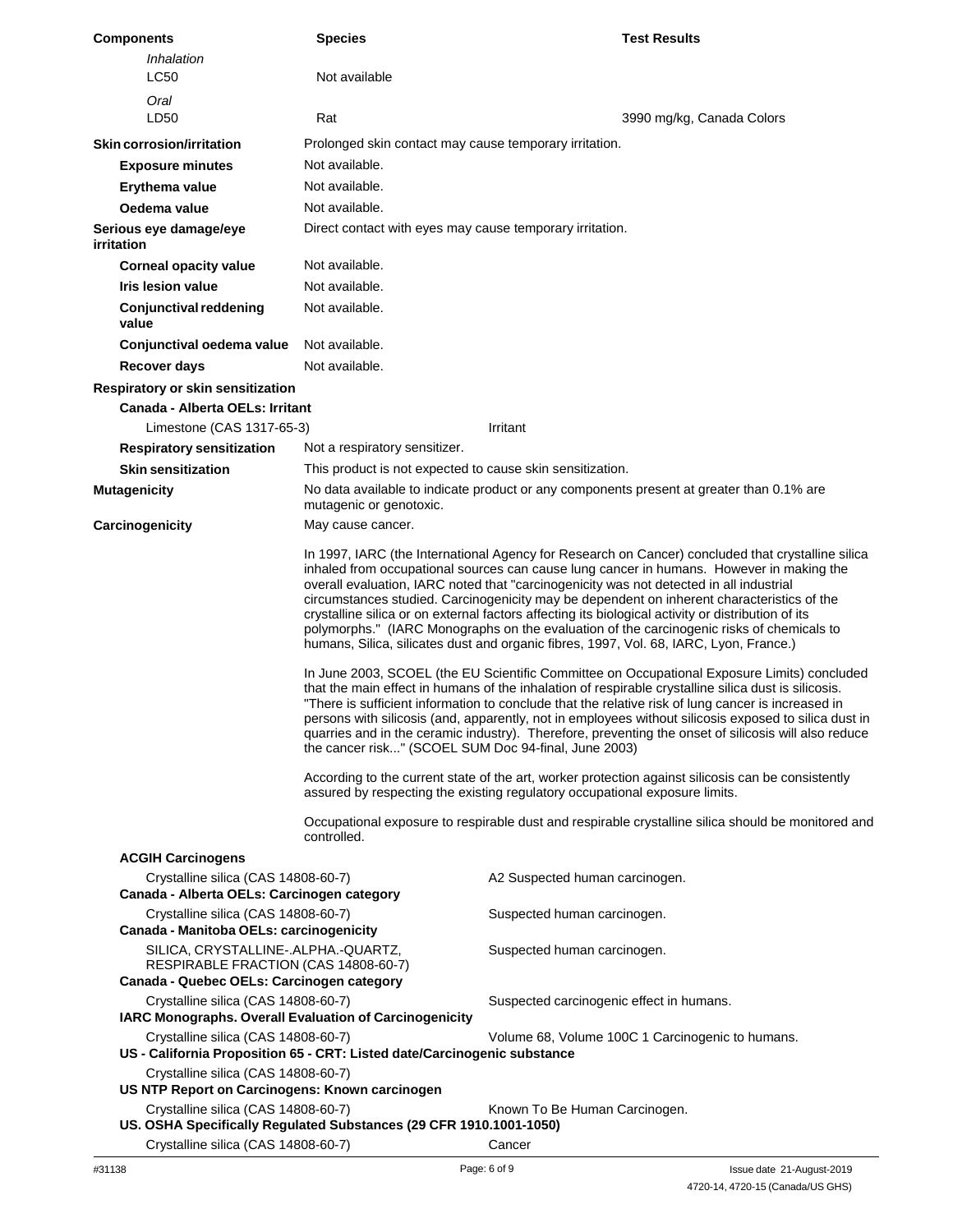| <b>Reproductive toxicity</b>                                                                  | This product is not expected to cause reproductive or developmental effects.                                                                                                                                                 |
|-----------------------------------------------------------------------------------------------|------------------------------------------------------------------------------------------------------------------------------------------------------------------------------------------------------------------------------|
| <b>Teratogenicity</b>                                                                         | Not available.                                                                                                                                                                                                               |
| Specific target organ toxicity -<br>single exposure                                           | Not classified.                                                                                                                                                                                                              |
| Specific target organ toxicity -<br>repeated exposure                                         | Not classified.                                                                                                                                                                                                              |
| <b>Aspiration hazard</b>                                                                      | Not an aspiration hazard.                                                                                                                                                                                                    |
| <b>Chronic effects</b>                                                                        | Prolonged inhalation may be harmful. Prolonged exposure may cause chronic effects.                                                                                                                                           |
|                                                                                               | 12. Ecological Information                                                                                                                                                                                                   |
| <b>Ecotoxicity</b>                                                                            | Not available.                                                                                                                                                                                                               |
| Persistence and degradability                                                                 | No data is available on the degradability of this product.                                                                                                                                                                   |
| <b>Bioaccumulative potential</b>                                                              | No data available.                                                                                                                                                                                                           |
| <b>Mobility in soil</b>                                                                       | No data available.                                                                                                                                                                                                           |
| <b>Mobility in general</b>                                                                    | Not available.                                                                                                                                                                                                               |
| Other adverse effects                                                                         | No other adverse environmental effects (e.g. ozone depletion, photochemical ozone creation<br>potential, endocrine disruption, global warming potential) are expected from this component.                                   |
|                                                                                               | <b>13. Disposal Considerations</b>                                                                                                                                                                                           |
| <b>Disposal instructions</b>                                                                  | Dispose of contents/container in accordance with local/regional/national/international regulations.                                                                                                                          |
| Local disposal regulations                                                                    | Dispose in accordance with all applicable regulations.                                                                                                                                                                       |
| Hazardous waste code                                                                          | The waste code should be assigned in discussion between the user, the producer and the waste<br>disposal company.                                                                                                            |
| Waste from residues / unused<br>products                                                      | Dispose of in accordance with local regulations. Empty containers or liners may retain some<br>product residues. This material and its container must be disposed of in a safe manner (see:<br>Disposal instructions).       |
| <b>Contaminated packaging</b>                                                                 | Since emptied containers may retain product residue, follow label warnings even after container is<br>emptied. Empty containers should be taken to an approved waste handling site for recycling or<br>disposal.             |
|                                                                                               | 14. Transport Information                                                                                                                                                                                                    |
| <b>Transport of Dangerous Goods</b><br>(TDG) Proof of Classification                          | Classification Method: Classified as per Part 2, Sections $2.1 - 2.8$ of the Transportation of<br>Dangerous Goods Regulations. If applicable, the technical name and the classification of the<br>product will appear below. |
| U.S. Department of Transportation (DOT)                                                       |                                                                                                                                                                                                                              |
| Not regulated as dangerous goods.                                                             |                                                                                                                                                                                                                              |
|                                                                                               |                                                                                                                                                                                                                              |
| <b>Transportation of Dangerous Goods (TDG - Canada)</b>                                       |                                                                                                                                                                                                                              |
| Not regulated as dangerous goods.                                                             |                                                                                                                                                                                                                              |
|                                                                                               | 15. Regulatory Information                                                                                                                                                                                                   |
| <b>Canadian federal regulations</b>                                                           | This product has been classified in accordance with the hazard criteria of the HPR and the SDS<br>contains all the information required by the HPR.                                                                          |
| Canada CEPA Schedule I: Listed substance                                                      |                                                                                                                                                                                                                              |
| Magnesium oxide (CAS 1309-48-4)<br><b>Canada DSL Challenge Substances: Listed substance</b>   | Listed.                                                                                                                                                                                                                      |
| Crystalline silica (CAS 14808-60-7)                                                           | Listed.<br>Canada Priority Substances List (Second List): Listed substance                                                                                                                                                   |
| Magnesium oxide (CAS 1309-48-4)<br>Export Control List (CEPA 1999, Schedule 3)<br>Not listed. | Listed.                                                                                                                                                                                                                      |
| <b>Greenhouse Gases</b>                                                                       |                                                                                                                                                                                                                              |
| Not listed.                                                                                   |                                                                                                                                                                                                                              |
| <b>Precursor Control Regulations</b><br>Not regulated.                                        |                                                                                                                                                                                                                              |
| <b>WHMIS 2015 Exemptions</b>                                                                  | Not applicable                                                                                                                                                                                                               |
| US federal regulations                                                                        | This product is a "Hazardous Chemical" as defined by the OSHA Hazard Communication<br>Standard, 29 CFR 1910.1200.                                                                                                            |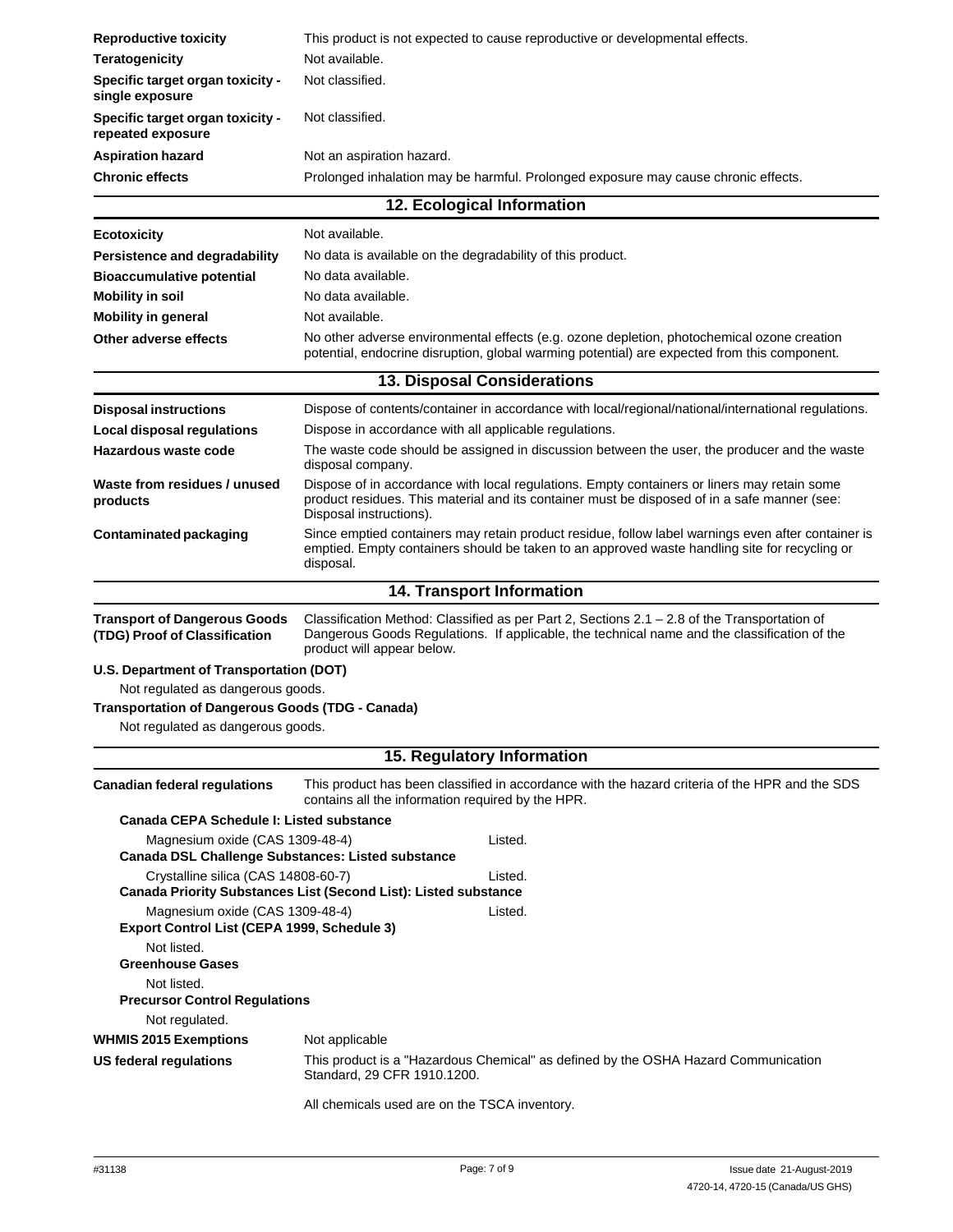|                                                                                                     | TSCA Section 12(b) Export Notification (40 CFR 707, Subpt. D)                                                       |                                                                                                                             |  |
|-----------------------------------------------------------------------------------------------------|---------------------------------------------------------------------------------------------------------------------|-----------------------------------------------------------------------------------------------------------------------------|--|
| Not regulated.<br><b>CERCLA Hazardous Substance List (40 CFR 302.4)</b>                             |                                                                                                                     |                                                                                                                             |  |
| Not listed.                                                                                         |                                                                                                                     |                                                                                                                             |  |
| Crystalline silica (CAS 14808-60-7)                                                                 | US. OSHA Specifically Regulated Substances (29 CFR 1910.1001-1050)                                                  | Cancer<br>lung effects<br>immune system effects<br>kidney effects                                                           |  |
|                                                                                                     | Superfund Amendments and Reauthorization Act of 1986 (SARA)                                                         |                                                                                                                             |  |
| <b>Hazard categories</b>                                                                            | Immediate Hazard - No<br>Delayed Hazard - Yes<br>Fire Hazard - No<br>Pressure Hazard - No<br>Reactivity Hazard - No |                                                                                                                             |  |
| <b>SARA 302 Extremely</b><br>hazardous substance                                                    | No                                                                                                                  |                                                                                                                             |  |
| SARA 311/312 Hazardous<br>chemical                                                                  | No                                                                                                                  |                                                                                                                             |  |
| SARA 313 (TRI reporting)<br>Not regulated.                                                          |                                                                                                                     |                                                                                                                             |  |
| Other federal regulations                                                                           |                                                                                                                     |                                                                                                                             |  |
|                                                                                                     | Clean Air Act (CAA) Section 112 Hazardous Air Pollutants (HAPs) List                                                |                                                                                                                             |  |
| Not regulated.                                                                                      | Clean Air Act (CAA) Section 112(r) Accidental Release Prevention (40 CFR 68.130)                                    |                                                                                                                             |  |
| Not regulated.                                                                                      |                                                                                                                     |                                                                                                                             |  |
| US state regulations                                                                                | See below                                                                                                           |                                                                                                                             |  |
|                                                                                                     | US - California Hazardous Substances (Director's): Listed substance                                                 |                                                                                                                             |  |
| Magnesium oxide (CAS 1309-48-4)<br>US - Minnesota Haz Subs: Listed substance                        |                                                                                                                     | Listed.                                                                                                                     |  |
| Crystalline silica (CAS 14808-60-7)                                                                 |                                                                                                                     | Listed.                                                                                                                     |  |
| Limestone (CAS 1317-65-3)                                                                           |                                                                                                                     | Listed.                                                                                                                     |  |
| Magnesium oxide (CAS 1309-48-4)                                                                     |                                                                                                                     | Listed.                                                                                                                     |  |
|                                                                                                     | US - New Jersey RTK - Substances: Listed substance                                                                  |                                                                                                                             |  |
| Crystalline silica (CAS 14808-60-7)<br>Limestone (CAS 1317-65-3)<br>Magnesium oxide (CAS 1309-48-4) |                                                                                                                     |                                                                                                                             |  |
|                                                                                                     | US - Texas Effects Screening Levels: Listed substance                                                               |                                                                                                                             |  |
| Crystalline silica (CAS 14808-60-7)<br>Limestone (CAS 1317-65-3)                                    |                                                                                                                     | Listed.<br>Listed.                                                                                                          |  |
| Magnesium oxide (CAS 1309-48-4)                                                                     |                                                                                                                     | Listed.                                                                                                                     |  |
| US. Massachusetts RTK - Substance List                                                              |                                                                                                                     |                                                                                                                             |  |
| Crystalline silica (CAS 14808-60-7)<br>Limestone (CAS 1317-65-3)<br>Magnesium oxide (CAS 1309-48-4) |                                                                                                                     |                                                                                                                             |  |
|                                                                                                     | US. New Jersey Worker and Community Right-to-Know Act                                                               |                                                                                                                             |  |
| Not regulated.                                                                                      | US. Pennsylvania Worker and Community Right-to-Know Law                                                             |                                                                                                                             |  |
| Crystalline silica (CAS 14808-60-7)<br>Limestone (CAS 1317-65-3)<br>Magnesium oxide (CAS 1309-48-4) |                                                                                                                     |                                                                                                                             |  |
| US. Rhode Island RTK                                                                                |                                                                                                                     |                                                                                                                             |  |
| Crystalline silica (CAS 14808-60-7)<br>Limestone (CAS 1317-65-3)<br>Magnesium oxide (CAS 1309-48-4) |                                                                                                                     |                                                                                                                             |  |
| US. California Proposition 65                                                                       |                                                                                                                     |                                                                                                                             |  |
| more information go to www.P65Warnings.ca.gov.                                                      |                                                                                                                     | WARNING: This product can expose you to Silica, crystalline, which is known to the State of California to cause cancer. For |  |
|                                                                                                     | US - California Proposition 65 - CRT: Listed date/Carcinogenic substance                                            |                                                                                                                             |  |

Crystalline silica (CAS 14808-60-7) Listed: October 1, 1988